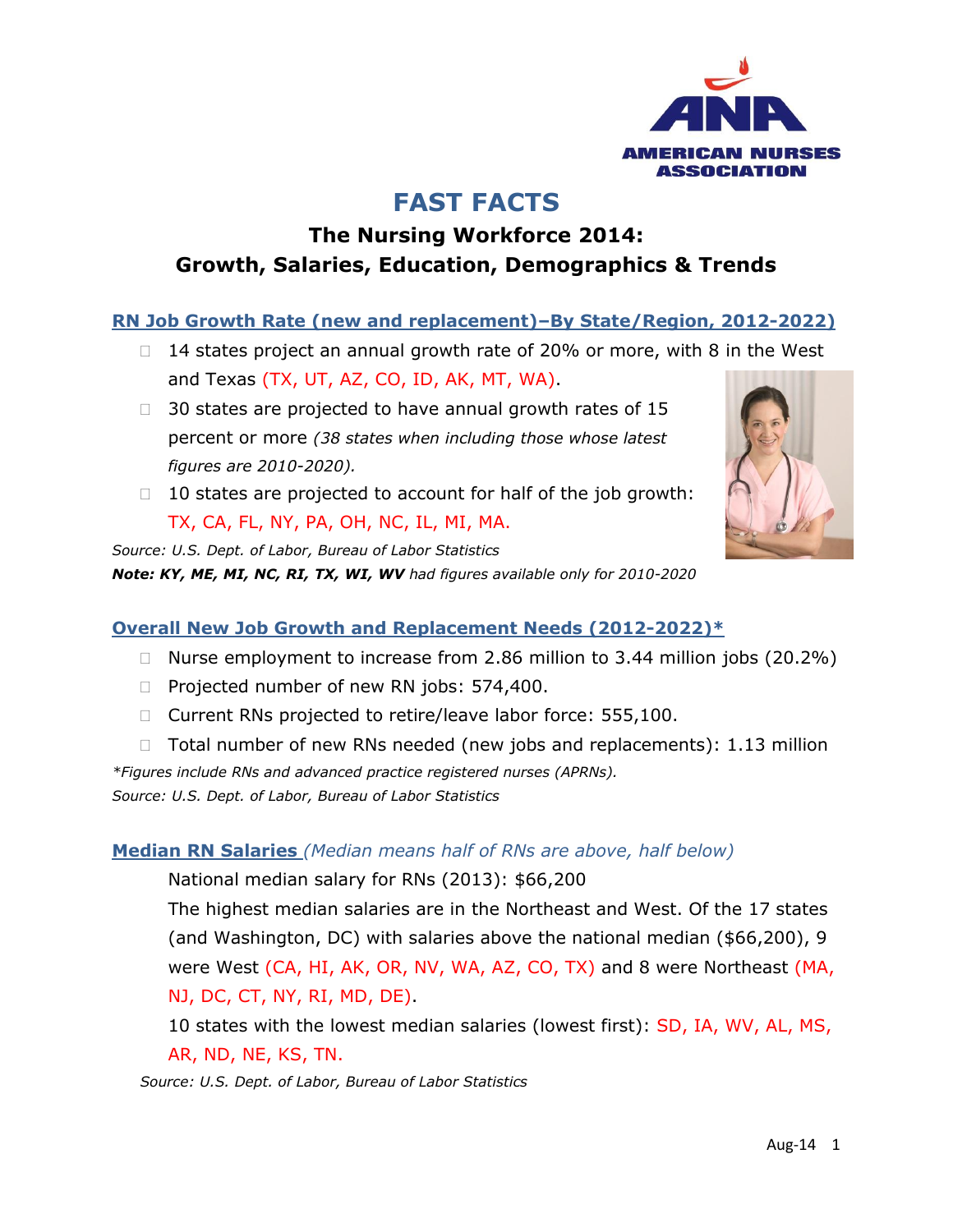### **Average (Mean) RN and APRN Salaries**

- Registered nurses: \$68,910
- □ Nurse practitioners: \$95,070
- □ All advanced practice registered nurses: \$109,352
- □ Nursing instructors and teachers, post-secondary: \$70,200

*Source: Bureau of Labor Statistics, Occupational Employment Statistics*

### **RN Median Salaries in Top 50 Metro Areas**

- $\Box$  The top 5 highest salaries are in California
- □ The highest salary (San Francisco, \$131,800) is two times or more higher than the bottom 25 areas
- $\Box$  19 of the top 20 areas are in the West (including Houston) or Northeast.
- □ Of the bottom 25 areas, 13 are in the South and 9 are in the Midwest/Central (including KY, OK).
- □ 7 East Coast metro areas rank in the top 20 (Boston, New York, Hartford, Washington, DC, Providence, Baltimore, Philadelphia).
- $\Box$  The 10 largest metro areas (in order) do not reflect highest median salaries:
- 1. New York (7<sup>th</sup> highest salary)
- 2. Los Angeles (4<sup>th</sup>)
- 3. Chicago  $(21<sup>st</sup>)$
- 4. Dallas  $(22<sup>nd</sup>)$
- 5. Houston  $(12^{th})$
- *Source: U.S. Dept. of Bureau of Labor Statistics*

### **Occupations with the most annual openings (2012-2022)**

□ RN ranks first of all occupations requiring at least an associate's degree for entry: 105,260. (Only two others are projected to increase more than 10,000 per year: pre-school teachers, dental hygienists.)

*Source: U.S. Dept. of Bureau of Labor Statistics*

#### **Occupations with the largest employment**

- $\Box$  For all education levels, RNs rank  $5^{th}$  (2012): 2.8 million.
- *Source: U.S. Dept. of Bureau of Labor Statistics*

#### **Highest Concentration of RNs per 100,000 Population, in order**

□ 22 states and Washington, DC have more than 1 nurse for every 100 people. The 15 states with highest concentration, in order: SD, MA, NE, ME, RI, DE, ND, MT, PA, IA, OH, MN, WI, MO, TN.





- 6. Philadelphia (16<sup>th</sup>)
- 7. Washington, DC  $(14^{\text{th}})$
- 8. Miami (45<sup>th</sup>)
- 9. Atlanta (27<sup>th</sup>)
- 10. Boston  $(6<sup>th</sup>)$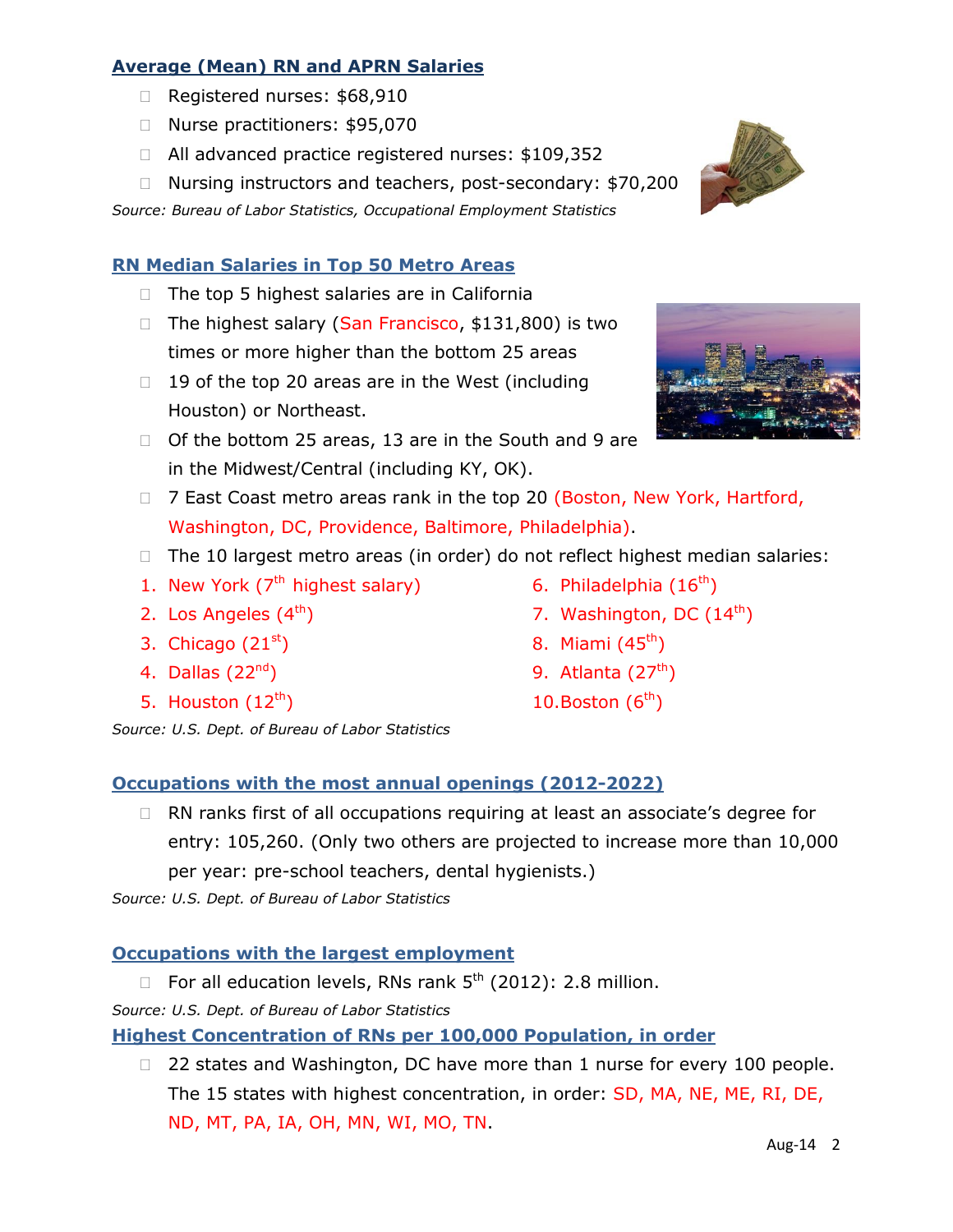$\Box$  Of the 17 states with the lowest concentration (less than 0.9 per 100 residents), 13 are Mountain/West and Texas: (CO, WA, OR, AK, AZ, NM, WY, TX, CA, NV, HI, UT, ID)

*Source: Health Resources and Services Administration, The U.S. Nursing Workforce: Trends in Supply and Education*

### **Rural/Urban RNs**

- □ 445,000 RNs (15.7% of RNs) live in rural areas. (17% of the U.S. population lives in rural areas).
- $\Box$  Per 100 residents, the U.S. has 0.85 RNs in rural areas and 0.93 RNs in urban areas.
- □ Urban RNs have higher levels of education compared to rural RNs. Urban: 46.6% have a bachelor's, 11.4% a master's or doctoral degree. Rural: 33.9% and 6.8%, respectively.

*Source: Health Resources and Services Administration, The U.S. Nursing Workforce: Trends in Supply and Education*

### **Age**

- Average: 50
- $\Box$  Percentage of working nurses over age 50: 53 percent

*Source: The National Council of State Boards of Nursing* and *The Forum of State Nursing Workforce Centers 2013 National Workforce Survey of RNs*

#### **Percentage of Nurses Under Age 40**

| 1980 | 54%   |
|------|-------|
| 1992 | 44.8% |
| 2000 | 31.7% |
| 2004 | 26.6% |
| 2008 | 29.5% |

*Source: Health Resources and Services Administration, National Sample Survey of RNs*

#### **Gender**

□ Percentage of nurses licensed between 2010 and 2013 who were male: 11 percent

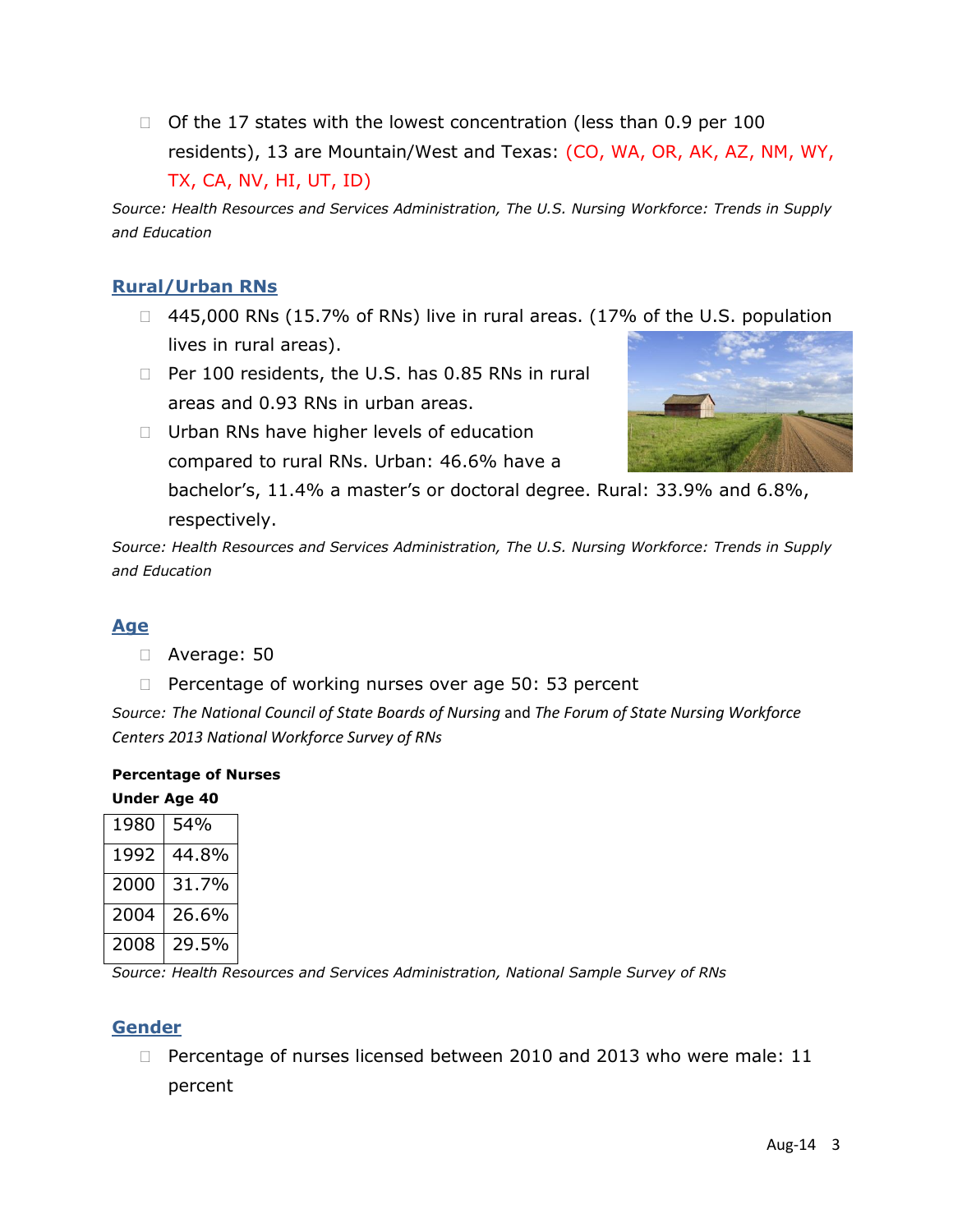- $\Box$  Percentage of nurses licensed before 2000 who were male: 5 percent *Source: The National Council of State Boards of Nursing* and *The Forum of State Nursing Workforce Centers 2013 National Workforce Survey of RNs.*
	- $\Box$  Percentage of male nurses: 9 percent
	- □ Increase in proportion of males in the RN Workforce, 2000-2010: 12.5%

*Source: Health Resources and Services Administration, The U.S. Nursing Workforce: Trends in Supply and Education*

#### **Nursing Education**

#### **Licensure Since 2000 – Average number passing exam annually**

- $\Box$  2010-2013 (4 years): 143,809
	- o Average annual increase from 2005-2009: 22.8%
- $\Box$  2005-2009 (5 years): 117,141
	- o Average annual increase from 2000-2004: 58.3%
- $\Box$  2000-2004 (5 years): 74,021

*Source: National Council of State Boards of Nursing*

#### **Nursing Schools**

- $\Box$  Job offers at time of graduation for nurses earning a bachelor's (BSN) degree: 59%
	- o For nursing master's degree graduates: 67%
- □ New BSN graduates employed in nursing 4-to-6 months after graduation: 89%
- $\Box$  RN job offers at graduation by region:
	- $\bullet$  South: 68%
	- Midwest: 59%
	- Northeast: 50%
	- West: 47%



 $\Box$  Job offer at time of graduation for new college graduates, all professions: 29.3*%* 

*Source: American Association of Colleges of Nursing*

#### **Hiring Preferences for Nursing School Graduates**

 $\Box$  Require new hires to have a minimum of a bachelor's degree (BSN): 43.7% of hospitals and other healthcare settings